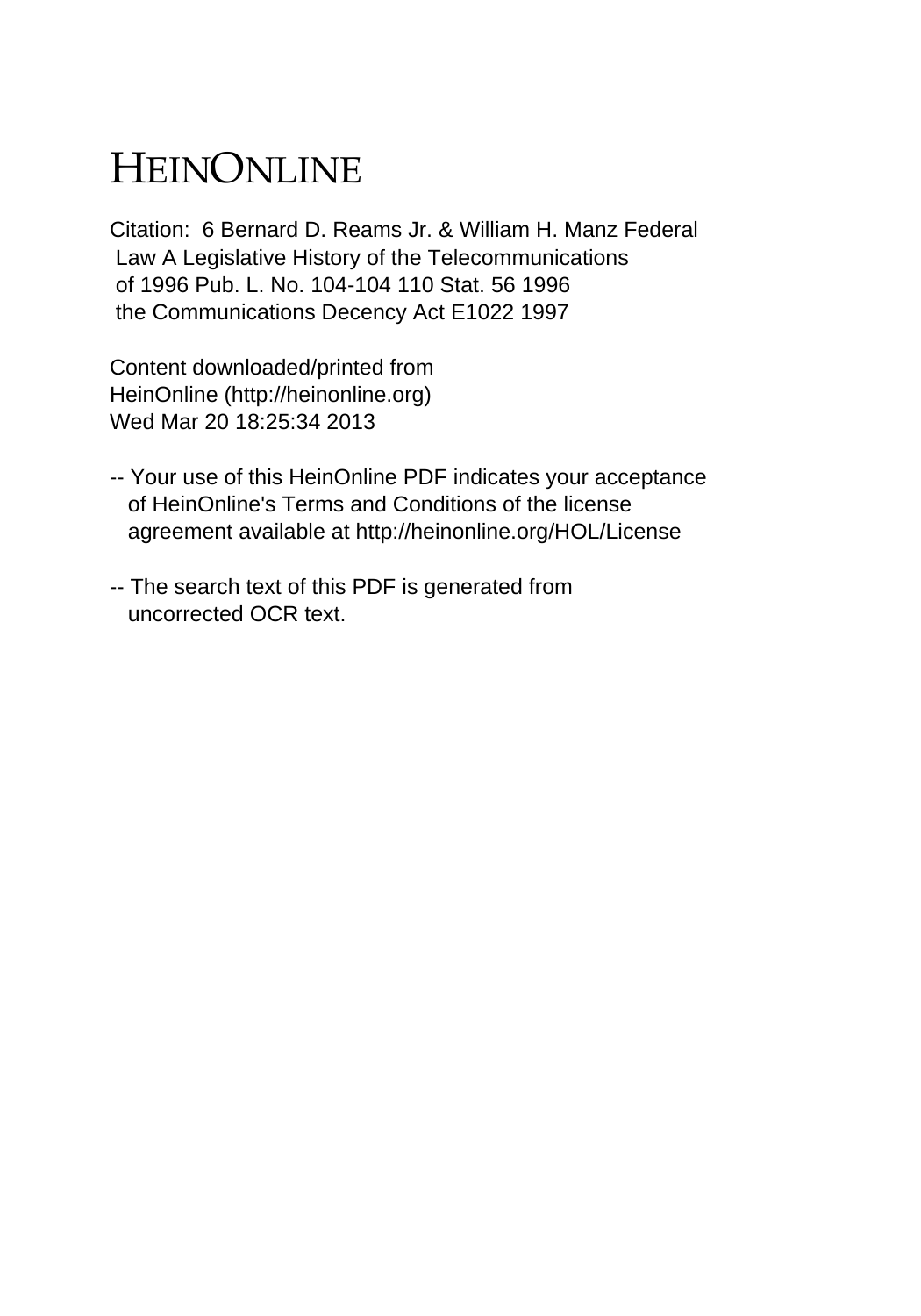the prison. Two more men, already wounded. were taken **by tie** mob and tyrlhad from lamp posts

The victims of this outrageous act came to America **for** the same reasons that many enmigrants **have come to** these shores **to** pro. **vide** for **a** better **hfe for** themselves and **their** families, and to share in the blessings of liberfy Unfortunately. these **It** men **ware** not **af**forded **this** great prnilege of iberty and the rule of law, but rather mob justice and the evils therein.

Mr Speaker. **h is** for **tis** reason **I rise** today to bnng to the attention of my colleagues this act committed **too** years ago. Throughout **his.** tory, people have been persecuted because of their race. **rergon.** color, and political **be.** liefs. By creating an awareness of this episode end **see"** the dangers of **prejudice. decmnmson, mi the faiture of ustce.** alt Afmrn will benefit, and hopefully a similar tragedy will again never be repeated.

**YOUNG CHAMPION OVERCOMES A.DVERSITY**

### **HON. DON SUNDQUIST OF TENNESSEE**

**IN THE HOUSE OF REPRESENTATIVES** Wednesday. March **20. 1991**

**Mr. SUNDOUIST. Mr.** Speaker. from **tae** to **tfmu.** we take the **floor of** the **House** to note a sigeslicam achienr by young athletes from **our dswa- I** want to **bnefty** share with **ny** colleagues the story **Of a very** specil **young** man. **Jeff** Loyd. **a senior** at Northwest High School from Clansville. **TN.**

Jeff won the Tonnessee State wrestling bite In the I0 3-pund **ctwss** earier **asn; month** and is **likely** to go on to the national schrolastic championships nest month.

What makes **ths so** remarkable **is** thal **Jeff** Loyd was born without his **left leg** He told the Ctarksville Leaf-Chronicle that he doesn't considor himself to be handicapped. He is an unfalng pteasnl and positive young **man, not** to **mention a** great competior. He never looked at sports as something he could not do. Instead. he took up the challenge of **wres**do. Instoad, he took up the challenge of wres- to resolve them<br>tling, where he is 109-19 over three varsity The bill I am seasons, **and he has** played baseball and **sOe.**

Jeff Loyd **is** a **wonderful** young man who richly deserves the congratulabons of his community. But more than that. **I** believe he **offers** an **uplibng** example **of** what one can achiev **if** one puts his **Or** her **mind** to **it Ho** is an inspiration not only to the many in this **country who** battle duly with disabites. but to **all of us.**

**I** ask my colleagues to **jin me** er corgratu-latrng Jeff tLoyd for **hs** chamlionship. but also for his sount and for his example.

Mr. LAGOMARSINO. Mr. Spoaker, I am Source taxes are a clear example of tax-<br>today reintroducing a bill to begin the process without representation. Individuals sub-<br>of resolution of tand title issues on farias in jectisted

This issue a nose in 1897 with the passage lices.<br>In a ct (30 Stat. 11, 36) which was intended While many States provide vrivious tax cred-<br>to consolidate lands within the newly created its to their resident taxpayers, con the **first of** a number of statutes authorizing these credits. The **end** result is a higher tax the lands to promote more efficient Federal land tice is further compounded for such retirees in<br>management. Unfortunately, the wording of Washington State-and six other Statesmanagemerit. Unfortunately, the wording of **Washington** State-and *six other States-*<br>the 1897 act suggested that the landowner where there is no income tax from which they<br>first had to relinquish the private tract to the the 1897 act suggested that the landowner where there is no income tax from which they<br>first had to relinquish the private tract to the can deduct the source tax they pay else-<br>United States as a condition of selecting Fod the simultaneous exchange of deeds, which Many retirees who relocate at retirement<br>has become the modern exchange proce- have no idea they have this tax obligation<br>dure-and the Secretary of the Interior im- from their form

lection of the Federal in Beulands. However, clear to place liens on the property of these ie-<br>for a variety of reasons—at least in part be- tirees.<br>cause subsequent laws restricted the kinds of Mr. Speaker, justice demand cause subsequent laws restricted the kinds of  $M$ . Speaker, justice demands that we put land available for selection-many private an end to this unlain land lift the finan-<br>land ownlast land available of the state of the their selection was not approved. Since that time, a number of actions by the administration. courts, and Congress have addressed FIT RODUCTION OF THE TELEthe thousands **of** outstanding title **questions INTRODUCTION OF** THE **TELE-**through a **variety of**solutions. Congress cur- **COMMUNICATIONS EQUIPMENT**

**It** is currently estimated that clouded tiots **1991 exist** on approximately **19,000** acres **of** land . managed **by** the Fcrest Service and **8.000 HON. JIM** SLATTERY acres of land managed by the Bureau of Land Management. These lands **ere** owned by **OF KANSAS** management. These lands are owned by<br>some 2,300 separate owners. Both agencies **IN THE HOUSE OF REPRESENTATIVES** are aware **of** these title problems and desire Wcdnrsday. March **20. 1991** to resolve them **Mr. SLATTERY. Mr.** Speaker. **I ar pleased**

**ea FlouJw amements during the to last the session, which These passed amend- the TU=** Icolleagues **fLue aaedfv forc~eg ,** means provide for important reduction in the in introducing legislation that will allow the Bell<br>means provide for important reduction in the in Holding Cos. to enter the telecommunications Final tensure of the provides for a final resolution to the act and ensure the bill provides for a final resolution to the *issue*. I look furward to working with my **colleagues on this measure which will resolve and <b>overwhelmingly yesterday by the Senate Com-**<br> **Colleagues** on this measure which will resolve and and **Transportation** Committhese title questions both comprehensively and consistently.

For and shotgun fire into the helpless terror FOREST SERVICE AND BUREAU States from assessing income taxes on the<br>Example of the same fate within 1.1EU SELECTION BILL 10 States are of nonrestents. Some 5 to<br>Three more men **HON.** ROBERT **J. LACOMARSINO** contend that pension inceno based on prizi. ous employment within their States should be<br>IN THE HOUSE OF REPRESENTATIVES subject to income taxation, regardless of<br>Wednesday, March 20, 1991 whether the retire currently resides within<br>Wednesday, March 20, 1991 that St

> thermore, these retirees are paying taxes to provide Government services in a State where dresses an issue which may been outstanding they no longer reside and consume such services for 93 years and a been outstanding provide a **stale and consumer such services** they no longer reside and consume such services t

the simulational statement of the Interior in-<br>the model procedure of the model of the procedure and the Society of the Interior in-<br>the model of the Interior in-<br>procedure and the Society of the Interior in-<br>procedure and

**rently deals with the situation on a caso-by. RESEARCH AND MANUFACTUR-**<br>**case basis through private bils. INO COMPETITION ACT OF** 

The **bill I am introducing today reflects sev-** Mr. SLATTERY, Mr. Speaker, I am pleased<br>al ameriorinents to the bill which passed the <sup>10</sup> join today with Representative BiLLY<br>plus during the lest session. These smood. TAU the issue **I look turward** to working **with** my Identical legislation. **S. 173.** was approved tee, This legislation **wll** remove the manufac- **and consistety luring** restnctions imposed upon the Bell **Cos.** by **he modified** final judgment **IMFJ** imposed THE PENSION TAX **EQUITY ACT** by **a** Federal court.

Under the MFJ, the Bell Cos, are restricted to **HON. JOLENE UNSOELD** offering exchange telecommunications and or was riture of the continuing of the services. while their unregu-**IN THE HIS PROPRESS FOR A PROPRES INCESSED AND THE HOUSE OF REPRESRS VALUE THE HOUSE OF REPRESERVATIVES ISLAMEL THE HOUSE OF PRESENTATIVES ISLAMEL PROPRET A PROPRET PROPRET A PROPRET A PROPRET A PROPRET A PROPRET A PROPRE** Victorial March 20, 1991 Matture-telecommunications equipment-<br>Mrs. UNSOELD. Mr. Spaker, 1 am introduction as switches-and customer premises<br>Mrs. UNSOELD. Mr. Spaker, 1 am introduction and PBX's-io both the hustens<br>Mrs. He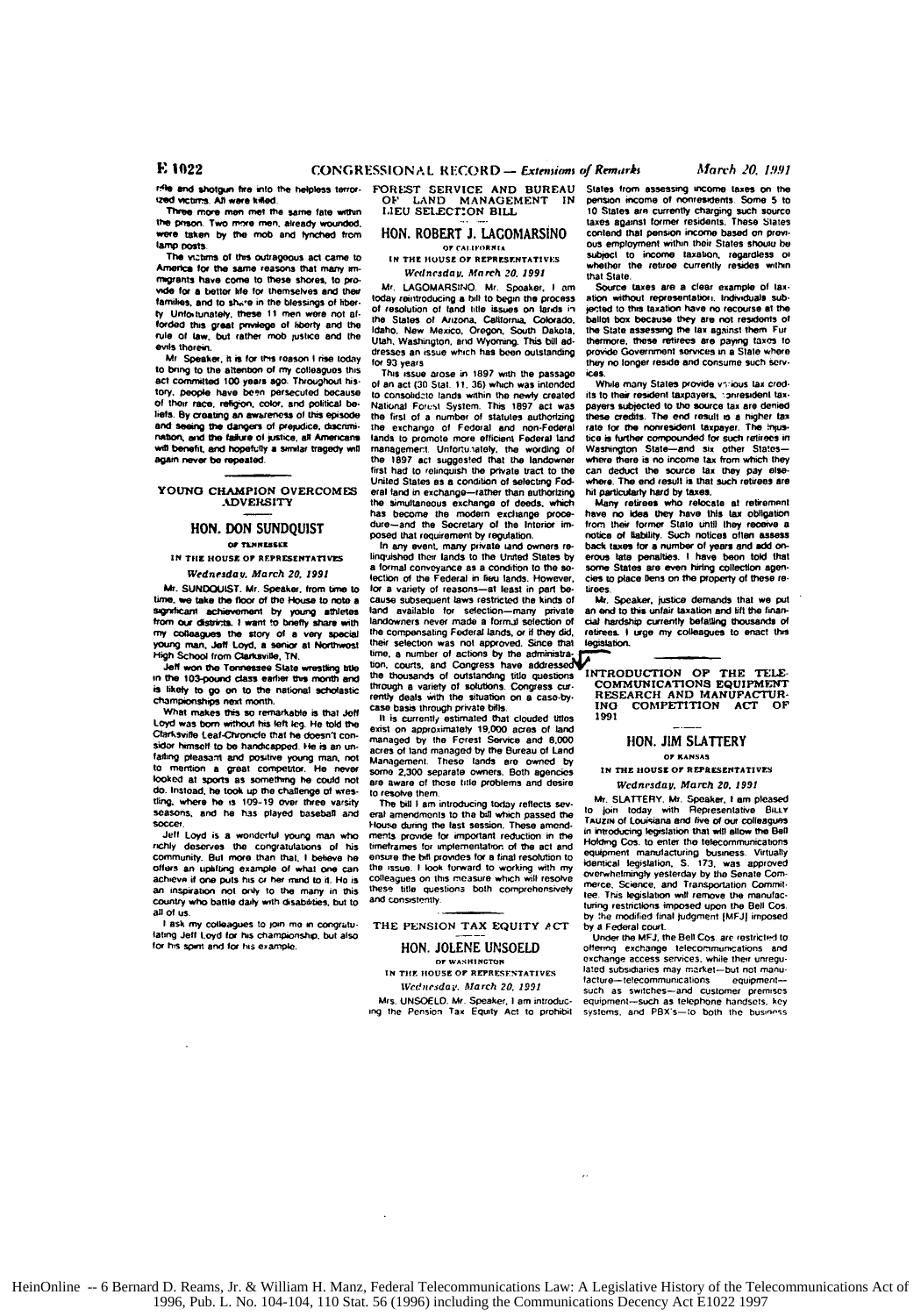$\mathcal{L}$ 

and residential models. The Foderal court deented that the term "manufacture" includes not only the act of fabrication, but also prodnot design and development, including the<br>making of a protetype. The result has been not only more restrictions on Bell Cos. activity, tut also the creation of numinous additional

areas of uncertainty.<br>Under the MFJ, the Bell Ccs. may engage in the early steps of the process, including resuarch not involving the design of a specific sources, but may may deline generic product fea-<br>tures, but may not determine the detailed<br>design specifications, or construct a prototype.<br>This line between "pure" research and research is so unclear that it disdesign'

courages any research at all.<br>If the United States is to regain its leadership position in the international telecommunications in indiactioning market, we must be willing to make use of all resources available to the telecommunications industry. Over the past decade, the United States has seen for eign companios increase their share of U.S. eign companies increase wie silvationics, has<br>patents in sophisticated eluctionics, has<br>watched as foreign companies sperit over<br>twice as much as our companies on basic re-<br>scarch and dovelopment, and has observed ns foreign companies have invested heavily in the United States and worldwide.

ero union years and for example, there were<br>Seven years ago, for example, there were<br>10 major equipment manufacturers in the<br>world market—3 of them American Today there are eight-three from Japan, three from Europe, one from Canada, and only une from the United States-AT&T.<br>Total U.S. spending on research and devel-

coment lags far behind other developed nafrom According to the National Science cent of our GNP on nondelense R&D last<br>year, while West Germany spent 2.6 percent ard Japan spent 28 percent. In communica-<br>tions, the largest European and Japanese tirms have increased their rosearch and develornis have increased their rosearch and dever-<br>opment spending by 22 to 25-percent per<br>year, while AT&T has increased its spending by about 6 percent per year until last sequently<br>when its R&D spending actually decreased.<br>Morini is R&D spending actually decreased.

tochoology industries has increased from<br>\$214 million in 1985 to \$3.3 billion in 1988. In the 6 years since the divestiture of AT&T. 66 offisient U.S.-based computer and telecom murications equipment comparies have been beinght in foreign firms

Ecogni in oreign situation.<br>Finally, the U.S. Patent and Trademark<br>Office reports that the U.S. share of electrical U.S. patents has deckned from 58 percent in<br>1989 to 46 percent in 1989. The share of United States patents awarded to Japanese<br>companies has increased from 19 to 33 percent in the same time period. Today, more<br>patents in electrical products are awarded to forcion companies than are awarded to U.S. comparies.

Unfortunately, as a result of the MFJ restricboils, the Bell Cos., which control one-half of over \$77 billion in annual revenues, unipley 1 to 2 percent of this Nation's entre work force, cannot use any of these assets to manufacture communications equipment or to conduct the full range of research and develepinent activities. They are prohibited from<br>turning the results of their permitted research intering the results of their permitted research<br>into marketable products; therefore, they have

The result has been that, on the average, the Bell Cos, spend 1.4 percent of their revenues<br>on R&D, while the avorage equipment menufacturer sponds 6 to 8 percent.

treadom from the manufacturing strictions. Pell Cos. could work closely with strictions, their cost. could work causely with<br>the historicity of S. S. Sims to develop new<br>with closely encough with them to allow effi-<br>with call product development. Any United States or foreign company can manufacture telecomor foreign company can manufacture tereom-<br>municipal consumer to meet computer<br>needs-but the Ball Cos, cannot. The current<br>ban denics them the opportunity to do more<br>for consumers, when they have the knowledge to do so. I have included with this state ment a listing of recent examples detailing in stances in which the Bell Cos, were prohibited by the manufacturing restrictions from developing now products and services.<br>This manufacturing restriction not only re-

lards domestic investment, but, in fact, actually oncourages overseas investment. The rebeyond the jurisdictional boundaries of the<br>United States. Therefore, the Boll Cos. are completely free to do overseas what they cannot do in the United States. Most Americans. I believe, would rather sea the Bell Cos. investing their capital here, rather than in Brit-<br>ish cable franchises, Soviet cellular tranchises, and telephone companies in New Zealand and Mexico.

The Bell Cos. have the expertise, the capital and the desire to enter the telecommunications manufacturing market. I fully under-<br>stand, however, that the Bell Cos. continue to exercise a substantial share of market power over local telephone services and over the eculpmant market. Their dominance of these markets, if unchecked, would undoubtedly ave them incentives to engage in unlawful cress subsidization and self-dealing. This leg-<br>islation, therefore, includes strict safeguards designed to prevent unlawful and anticompeti-<br>tive activity. The Bell Cos. are barred from cross subsidizing their manufacturing activities with ratepayer revenues. Any equipment that a Boll Co. purchases from its manufacturing<br>affiliate must be purchased at the open<br>market price. The Bell Cos. must conduct all their manufacturing out of separate affiliates, and these affiliates must keep books of account separate from the telephone companies. I believe these safequards are important and necessary, and I look forward to working<br>with Members of Congress who may have ideas on how they can be further strengthened.

This measure also includes language requiring the Bell Cos. to conduct all their manufacturing activities within the United States and to employ a percentage of U.S. domestic compo-<br>nents in the products they manufacture. This provision was negotiated by the Bell Cos. and he Communications Workers of America and has the complete support of both crowns. I believe that a domestic content provis .<br>.ion such as this is essential to ensuring that the Bell potential manufacturing activities benefit Cos the U.S. workers and our overall economic hostth

In a 1989 report, the National Telecom in a slow-report, metal-communi-<br>caloris and Information Administration of the<br>Department of Commerce declared that<br>reform of the current, very broad manufacturing<br>ing limitation is likely to stimulate research and<br>invovat

now survice choices. This measure seeks to achieve that goal, so that ell American telo communications consumers will benefit

I am pleased to report that the Community and Economic Development Steering Commitcently adopted a resolution calling for the recentry applies a resolutions on Bell Co.<br>marvilacturing. The resolution follows this<br>statement in the RECORD. The National Federation of Independent Business also recently issued a letter welcoming the introduction of S. 173, which also is reproduced here. The<br>RECORD also includes a soction-by-section summary of this legislation.

### MANUFACTURING EXAMPLES

Concept Communications Corp. designs<br>and develops technology to compress full<br>motion video inages so they can be transmation viewer the public telephone network.<br>US West purchased a Concept product off the shelf for use in US West h-house video<br>transmissions and improved the product in a transmissions and improvements and the primatic in a<br>concept and its other customers, but the<br>MFJ probibits US West from selling Con-<br>cept the enhancements that US West made.<br>e. the enhancements that US West made.

increased and develops digital radio transmission<br>product for the telephone industry. IMM<br>has recently announced that it will particular<br>pair in a major venture to make digital cel-<br>bitar equipment with two other companies one of whom is Stement/Ateatel, a huse Ethiopian and formulately to the frequenties in the stement to enter a venture with Stementy Atester followed an attempt by top share many reserves to the street of the street of the one of whom is Siemens/Alcatel, a huge Euers to form joint business arrangements with foreign companies.

with foreign companies.<br>Two years ago, Southwestern Bell Tele-<br>phone proposed to offer an automatic call<br>completion service to facilitie calls handled<br>by directory assistance. The service would<br>allow a caller to request a allow a caller to request a number from the<br>rectory assistance, listen to a reading of the<br>number as is currently provided, and then<br>have the option of being connected to Unit number simply by pressing one button on a<br>touchtone pad.

conclusion pad.<br>Southwestern Bell Teirphone determined<br>that such a service would require a different<br>type of directory assistance terminal than<br>western Bell Telephone had the inowledge<br>western Bell Telephone had the invest

was currently available. Although but<br>the knowledge and reading the resulting and reading the restriction limited Southwestern Bell<br>the restriction limited Southwestern Bell<br>represents to be restrict the set of the restric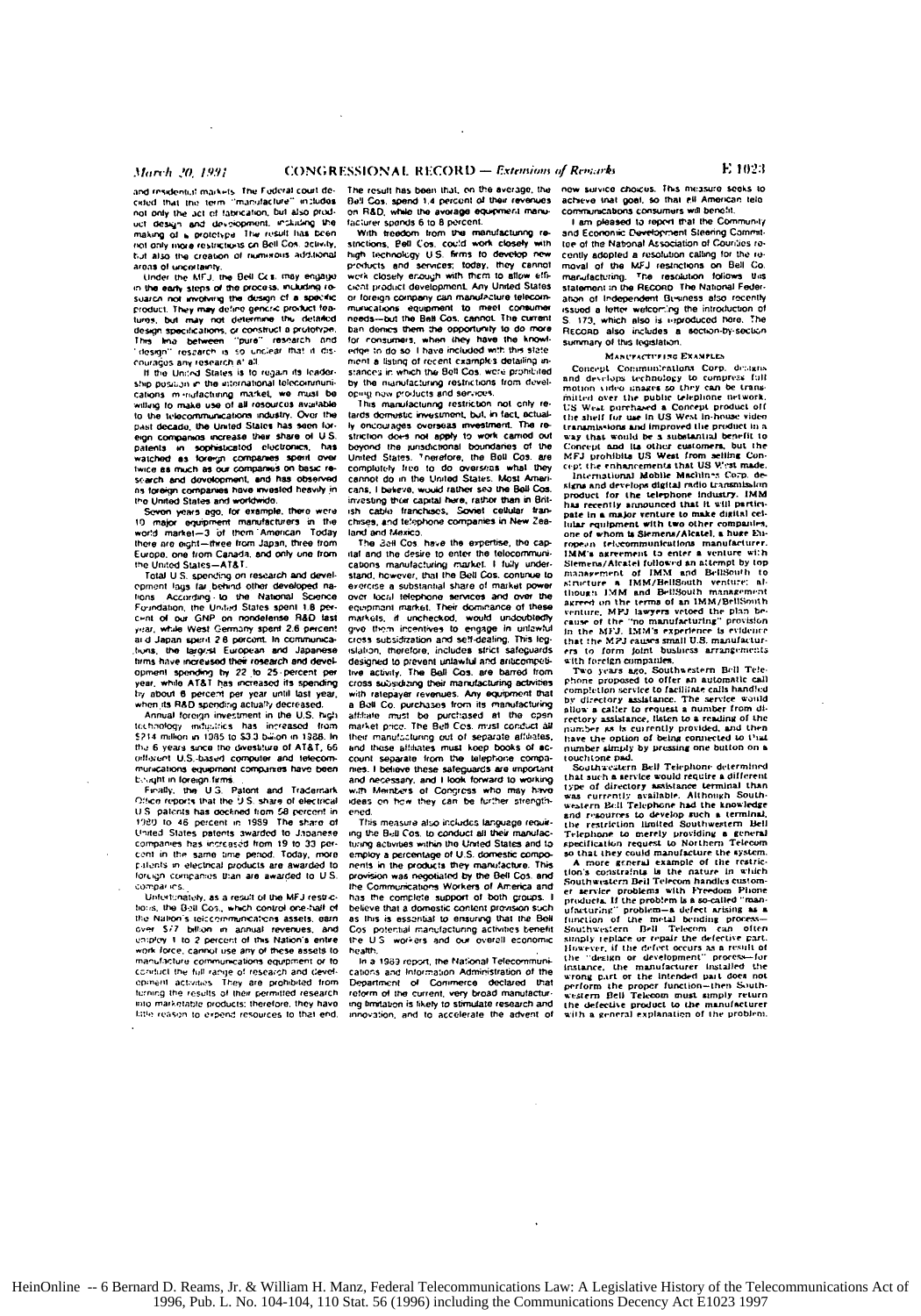The manufacturing restriction i.as also<br>delayed the delivery of rew services to con-<br>sumers. Southwestern Bell has begun to<br>offer custom calling features and other services which utility<br>definition Telecum's signaling sys The manufacturing restriction has also

knowledge necessary to design and developments and the same that and the mail developments of the mail of the main solution of the main solution of the main solution of the main solution of the main solution to eliminate t rectly with manufacturers in designing and developing the products needed to deploy<br>technology in the local exchange network.

through the power of the point of the control of the control of the control of the control of the point of the point of the point of the point of the point of the premises equipment (CPE). However, under the angle waiter,

western Bell Corporation stated its overseal<br>business with virtually the same residentia<br>and business products offered in the U.S.<br>over time new innovations were developed<br>by Southwestern Bell Corporation and have<br>been inc ever, due to the limitation imposed by the<br>manufacturing restriction. American con-<br>manufacturing restriction. American con-<br>sumers cannot receive the benefits of these<br>new innovations.

new uniovations.<br>Southwestern Bell Telecom markets CPE<br>which is designed, developed, and fabricated<br>by an unaffiliated manufacturer. Telecom received notice from one particular custom<br>er that one of these products was defective in that it produced a humming noise

cuse.<br>Quite understandably, the customer was Quite understandabily, the customer was related with Telecom when it was related to him that we could do nothing more than pass along notice of this defect to the manufacturer, even though Telecom was away of a possible s source who was able to identify the problem source who was able to identify the problem<br>and recommend a possible solution. However, due to the ambiguity of the Court's in-<br>terpretation of the manufacturing restriction. Televon was not able to act as inter-<br>temperat lution

lution.<br>
Another example concerns Southwestern<br>
Dell Corporation's paging subsidiary, Metro-<br>
media Paging Services Metromedia provides<br>
paging services to a customer who recently<br>
requested the ability to receive detailed

its pagers. Metromedia determined that<br>such information could physically be provide<br>ed but the paging units on the market at<br>that time would not support this type of service

service.<br>Specifically, a paging unit would need to<br>be developed which had a larger display<br>panel and could handle a larger capacity of<br>data than the units which were being manufactured at that time. Metromedia recor nized the solution to the problem and had<br>the technological resources to design and<br>develop the required units. However, once again the Court's interpretation of the man

again the Court's interpretation of the man-<br>tradiction precluded Metrome-<br>cla from acting on its linterial experits.<br>Another company, CXC, Inc., known for<br>making a PDX called the Rose, offered Bell-<br>South an equity positi

CXC to gain the capital it needed to exnand<br>and interest to exnand<br>and interest capacity. BellSouth was inter-<br>there to the capacity. BellSouth and the CXC is doing quite well these days. But<br>example, CXC is doing quite we works, diedded in 1990 to obscontinue efforts<br>to describe the control of the distinguished for the problement point<br>public it elephone network because MPJ pro-<br>hibits it from working closely with BOC and<br>then there is elec

provide the country a public riework in-<br>trastructure.<br>Centigram Corporation develops equip-<br>ment used in provision of audiotex services. Centigram recently sold a substantial por Centural mecentuly sold a substantial port<br>tion of its stock to foreign entities (Telcom)<br>Authority of Singapore, Transtech Ven-<br>tures, Northern Telecom, and British Petro-<br>leum) after two Bell companies (Ameritrich and Be and Sensouring that would pass must<br>return financing that would pass muster<br>under the MFJ. Centigram's experience il-<br>lustrates the fact that small U.S. telecom-<br>munications manufacturing companies are<br>being forced by the

munication manufacturing companies are<br>being amountation manufacturing companies are<br>forced by the MFJ to took overseas<br>for capital to expand their operation.<br>Easier Elephone handsets. Although con-<br>will telephone handset

RESOLUTION REGARDING THE REMOVAL OF THE MANUFACTURING RESTRICTIONS ON LOCAL TELEPHONE COMPANIES

Whereas, America's International competistress and continued economic growth<br>have become extremely dependent upon<br>maximizing domestic research and design. development, manufacture, and marketing<br>from all U.S. companies; and<br>Whereas, between 1983 and 1988, com-

bined research and development investment<br>by AT&T and the Bell Operating Companies grew at an average annual rate of 9.9 percent, while in Japan and Europe<br>communications research and develop tele investment grew annually at 28 percent and

investment grew annually at 28 percent and<br>34 percent, respectively; and<br>whereas, it is unacceptable that any for-<br>eign company, even those affiliated with<br>state-owned telephone monopolies, can<br>manufacture and sell telecom seven of our leading local telephone compa-<br>hiers are prohibited by judicial restrictions<br>from doing so; and<br>trom doing so; and

from doing so; and<br>whereas, the continued imposition of the<br>restrictions of the Modified Final Judge-<br>ment (MFJ) on the Bell Operating Compa-<br>nies (BOCs) denies to America the benefits nes vocuso unues to content a tre original de having several of its most knowledgeable<br>and capable domestic telecommunications<br>companies being able to perform domestic research and design, develop, and manufacture software and telecommunications<br>equipment for residential, business and governmental telecommunications users; and

Whereas removal of the manufactuing restrictions on these local telephone compa-<br>nies would help stimulate domestic investment in research, development, design and<br>manufacture of new and innovative telecom-<br>manufacture of new and innovative telecom-<br>munications - technologies - and - facilitate<br>access of said innovations to all local tele-

**EXERS of SHOW INFORMATION CONTRACT CONSUMPTION**<br>whereas, domestic telecommunications<br>marked and services, as well as, internation-<br>at telecommunications developments have drastically changed since the original imposition of the 1983 MFJ restrictions upon the **BOCs: and** 

books, and<br>whereas, adequate accounting and struc-<br>tural safeguards have been developed and<br>are already in place in federal and state jurisdictions to protect against cross subsidiza.

risalctions to protect against cross stimulation from telephone customers; and<br>Whereas, it is the responsibility of Congress, rather than the courts, to determine national telecommunications public policy<br>including its effect on economic competitiveness, national security, and foreign trade which are essential elements of a sound not<br>tional policy:<br>Therefore, be it resolved that the Nation-

al Association of Counties calls upon the<br>United States Congress to vigorously sup-<br>port legislation which would, with appropriate consumer and industry safeguards, allow ate consumer and minimizing antegrates to perform re-<br>search and design, development, and manu-<br>facture of software and telecommunications equipment: and

equipment; and<br>
equipment; and the main sections by<br>
Congress regarding the removal of the man-<br>
ufacturing restrictions on local telephone<br>
companies, must reflect proper consider-<br>
ations of the local and data responsibi services: and

Be it further resolved that the staff of the Determine resolved that the start of the President<br>copies of this resolution to the President<br>and Vice President of the United States, the and one President of the Blouse of Representatives, the President of the Senate and to every member of the Congress of the United States.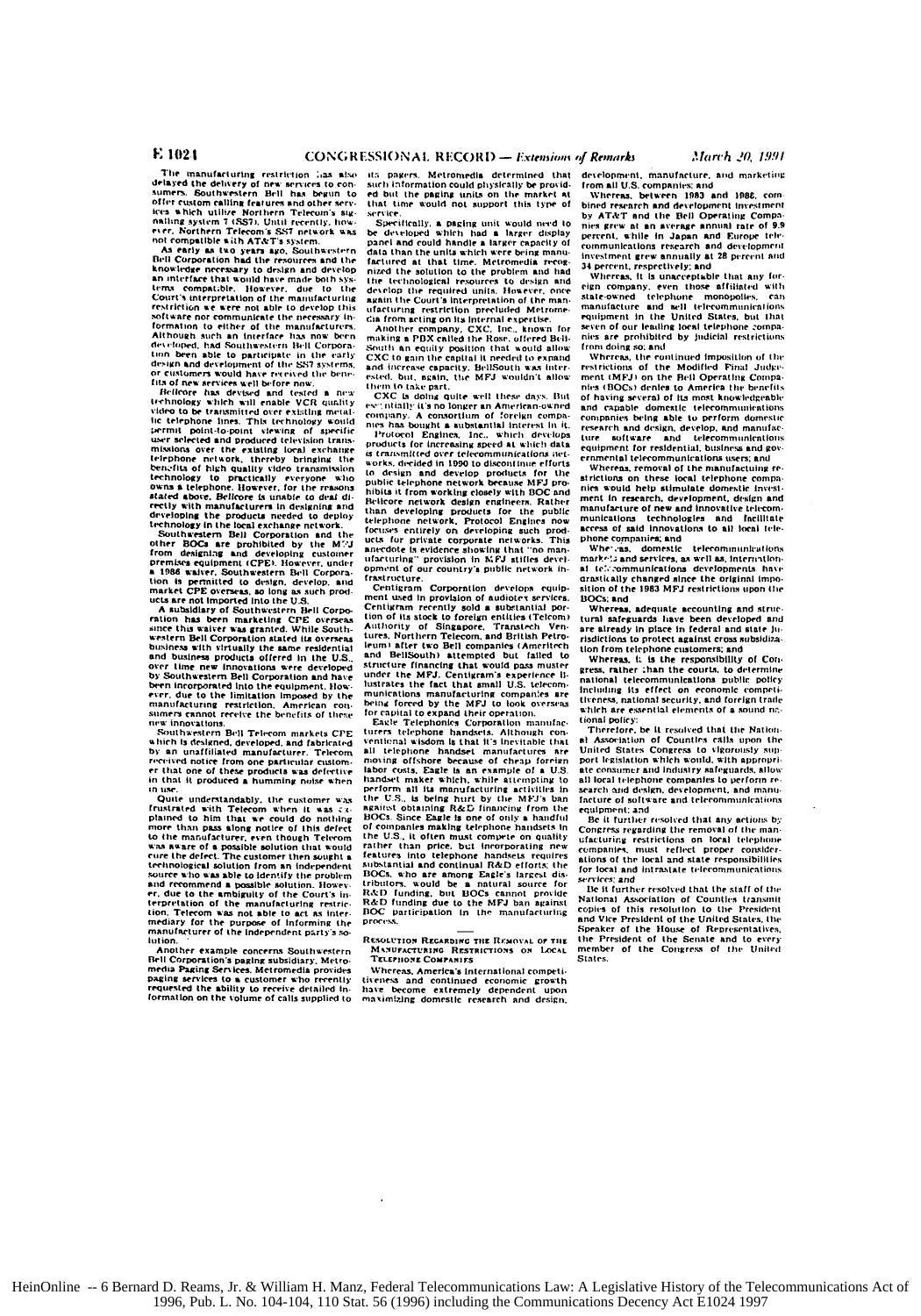### NATIONAL PERFECTION **EXECUTE ENERGY CONTRACTS.**<br>Washington, DC, March 18, 1991.

Hon. ERNEST P. Houring

di Senate Office Building, Washington. Russ  $\overline{p}$ 

DCR SEWATOR HOLLINGS: NPIB welcomes<br>the introduction of S. 173, While NFIB has<br>not polled its 500,000 members on S. 173 yet<br>and, therefore, has no official position on<br>this legislation, we believe that R addresses

and, therefore, hear no official position on<br>and and therefore, hear no official position on<br>a his herialistic respectively. It is the traction of<br>this herialistic modelly units are the latter ance<br>cally in the developing

our rear or unrait competition.<br>The fully analyzed and de-<br>bated by the Senate. All sides and argu-<br>ments need to be heard. To do less would<br>benefit neither nail business nor the na-<br>tional interest. **Bincerely**,

# cereiy,<br>Joun J. Morizy III,<br>Federal Governmental Relations.

THE TELECOMMUNICATIONS EQUIPMENT RESEARCH AND MANUFACTURING COMPETITION SEARCH AND<br>Act of 1991

### **SECTION-BY-SECTION SUMMARY** Section 1

Short title.

Section 2-Findinas

Bell Telephone Company manufacturing<br>will assist American Industry's continued<br>economic growth and international competi-<br>tennome tiveness.

## Section 3-Amendments to the<br>Communications Act of 1934

Regulation of Manfacturing by the Bell<br>Telephone Companies

Teleponce Companies<br>
Str. 227. (a) Notwithstanding the MFJ,<br>
Bell Telphone Companies, through an affili-<br>
ated company, may manufacture and pro-<br>
vide telecommunications<br>
ready manufacture CPE, except that joint<br>
ventures are prohibited.

are promined.<br>
(b) Manufacturing and provision may be<br>
conducted only through a company that is<br>
separate from any Bell Telephone Company

(c) The FCC must prescribe regulations to ensure that-

ensure that—<br>manufacturing affiliate must<br>maintain books, records and accounts separate from its affiliated Bell Telephone Com-<br>pany which identify all financial transactions between the manufacturing affiliate<br>and affili

ly held companies, file statements with the<br>FCC and make them available to the public;<br>(2) Bell Telephone Companies and their<br>non-manufacturing affli>tes are prohibited

non-manufacturing affilionea are prohibited<br>from performing antes, a-territaing, installa-<br>tion, production ar realinten-ince operations<br>for a manufacturing affiliate, except that—<br> $(A)$  a Bell Telephone Company and its<br>non non-b such equipment from its manufacturing  $r_{\text{intra}}$ 

(B) institutional advertising not related to speculi specific telecommunications equipment is<br>permitted if each party pays its pro rata

permitted if each party pays its pro-rate<br>
permitted if each party pays its pro-rate<br>
(3) the manufacturing antilliste must components<br>
duct all manufacturing an the U.S. and all<br>
components must be manufacturing in compo

the U.S.; (a) the manufacturing af-<br>
(i) debt incurred by the manufacturing af-<br>
fillelt may not be issued by the affilinted<br>
ing affilled is problemed by the manufacturing<br>
incurring affiliate is problemed to the expect

the affillated Bell Telephone Company's<br>the<br>communications business;<br>(5) the manufacturing affillate is not re-<br>using the operate separately from the other<br>affillates of the Bell Telephone Company affiliates<br>(6) Bell Tele carrier-

(A) does not manufacture telecommunical

(A) does not manufacture telecommunications<br>tions equipment of have an affiliated tele-<br>communications equipment manufacturing<br>entity that does so, or<br> $\alpha$  is agrees to make its telecommunications<br>equipment including soft

equipment available to the Bell Telephone<br>
(Company and lia affiliates, 1801 in Equipment<br>
(discontinue or restrict sales to other local<br>
discontinue or restrict sales to other local<br>
extensing telephone companies of any t phone companies specifications, plar<br>tooling for such telecommunications

ment, upon financial and other terms satis-

ment, upon number and understanding finding<br>theory to the Bell Telephone Company<br>manufacturing affiliate,<br>that require each Bell Telephone Company<br>that require each Bell Telephone Company<br>to manufaln and file with the PCC tion regarding interconnection with and use<br>of its telephone exchange service facilities or is technological information refers to material<br>changes or planned changes to protocols<br>and requirements);

(2) Bell Telephone Companies are probibly tar from disclosing such information to<br>their affiliates unless that information to<br>immediately so filed;

that the two or more carriers provide<br>local service in the same area, they must tell<br>each other about the deployment of telecommunications couloment:

communications equipment;<br>(4) The PCC may prescribe additional reg-<br>ulations to ensure that manufacturers com-<br>peting with a Bell Company's manufactur-<br>ing affiliate have access to information re-<br>quired for competition th ny makes available to its manufacturing affinate.

risk.<br>
(e) The FCC must prescribe rigulations<br>
requiring a Bell Company with a manufac-<br>
turing affiliate to-

(1) provide other manufacturers with op-<br>portunities to sell communications equip-<br>ment and CPE which is functionally equivalent to equipment manufactured by the Bell lent to equipment manufactured by the Bell<br>Telephone Company manufacturing affiliates that are comparable to the opportunities<br>the stap through the diproduction of the comparable to the opportunities<br> $(2)$  not aubsidize i

can be a streamed and the settlement from its affili-<br>at a streamed property from its affili-<br>at a dyen market prices,<br>(f) Bell Telephone Companies and their

and and a response companies and unter of<br>affiliates may engage in close collaboration<br>tions equipment and CPE during design and<br>dovelopment of hardware and solivare re-

development of hardware and software re-<br>lating to that equipment.<br>In the recent manner relationship and regulations as may be necessary to<br>the providions of this section.<br>The providions of this section,<br>the PCC is granted

carrier subject to this Act.<br>  $(3)$  and  $(5)$  and  $(6)$  and  $(7)$  and  $(8)$  and  $(9)$  and<br>  $(1)$  and  $(1)$  are the subject of the direct of energies<br>  $(1)$  and  $(1)$  and  $(1)$  and  $(1)$  and  $(1)$  and<br>  $(1)$  and  $(1)$  and

communicativity activities authorized<br>as of the date of enactment are grandfathered for all Bell Telephone Companies<br>and their affiliates.

and their attitutes,<br>
(k) The following are defined terms—<br>
(1) affiliate; (2) Bell Telephone Company;<br>
(3) customer premisea equipment; (4) manufacturing: (5) manufacturing affiliate: (6) racturing; (5) manufacturing arithmetic (6)<br>Modification of Final Judgment; (7) telecommunication<br>equipment; (9) telecommunications service. mmunications

### Section 4-Effective date

(a) The effective date of the legislation is<br>30 days after the FCC prescribes final regulations

lations.<br>(b) Notwithstanding subsection (a) of this<br>section, the authority of the FCC to pre-<br>scribe regulations is effective upon enact-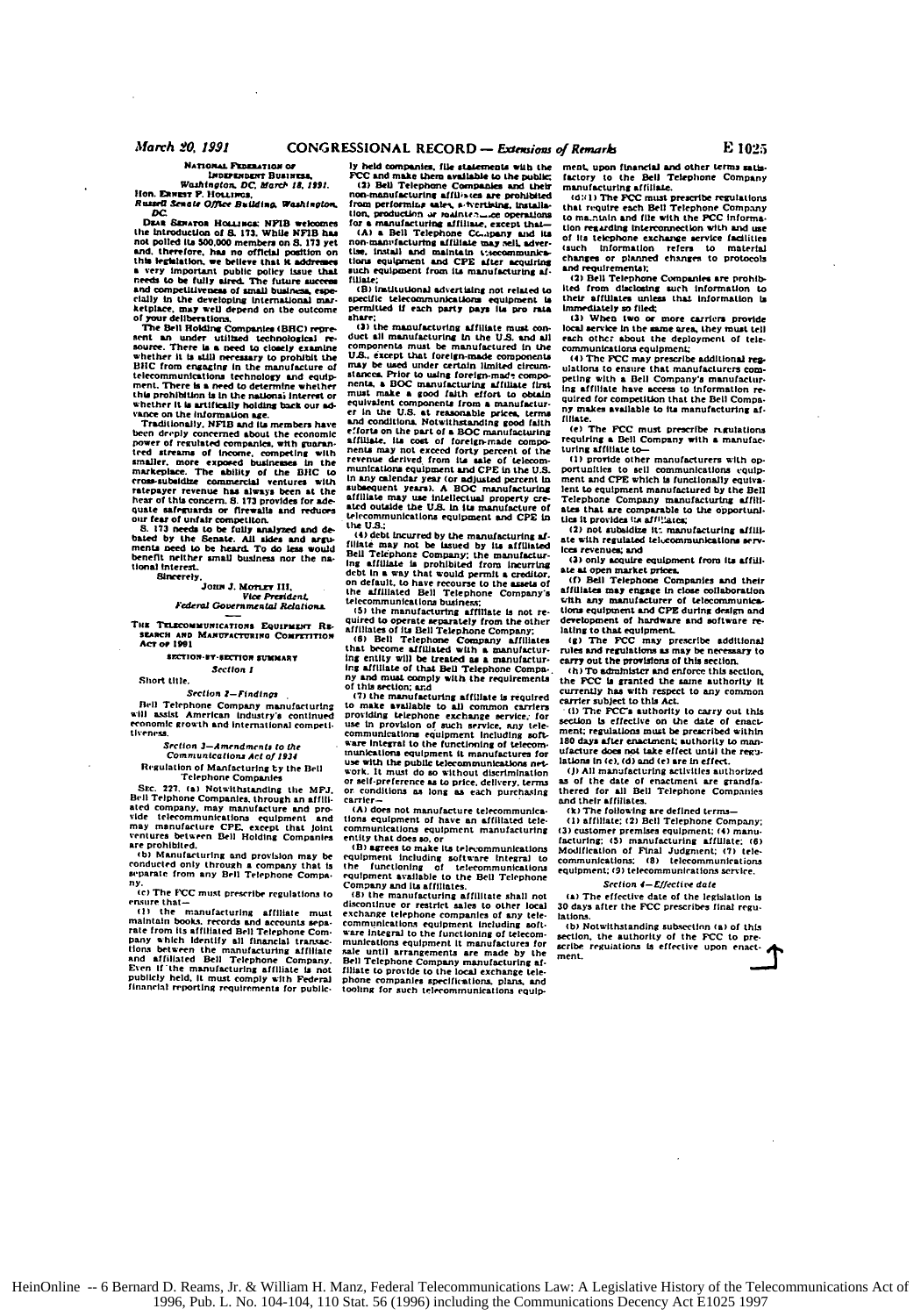HeinOnline -- 6 Bernard D. Reams, Jr. & William H. Manz, Federal Telecommunications Law: A Legislative History of the Telecommunications Act of 1996, Pub. L. No. 104-104, 110 Stat. 56 (1996) including the Communications Decency Act [xxi] 1997

 $\cdot$ 

 $\sim$ 

 $\sim$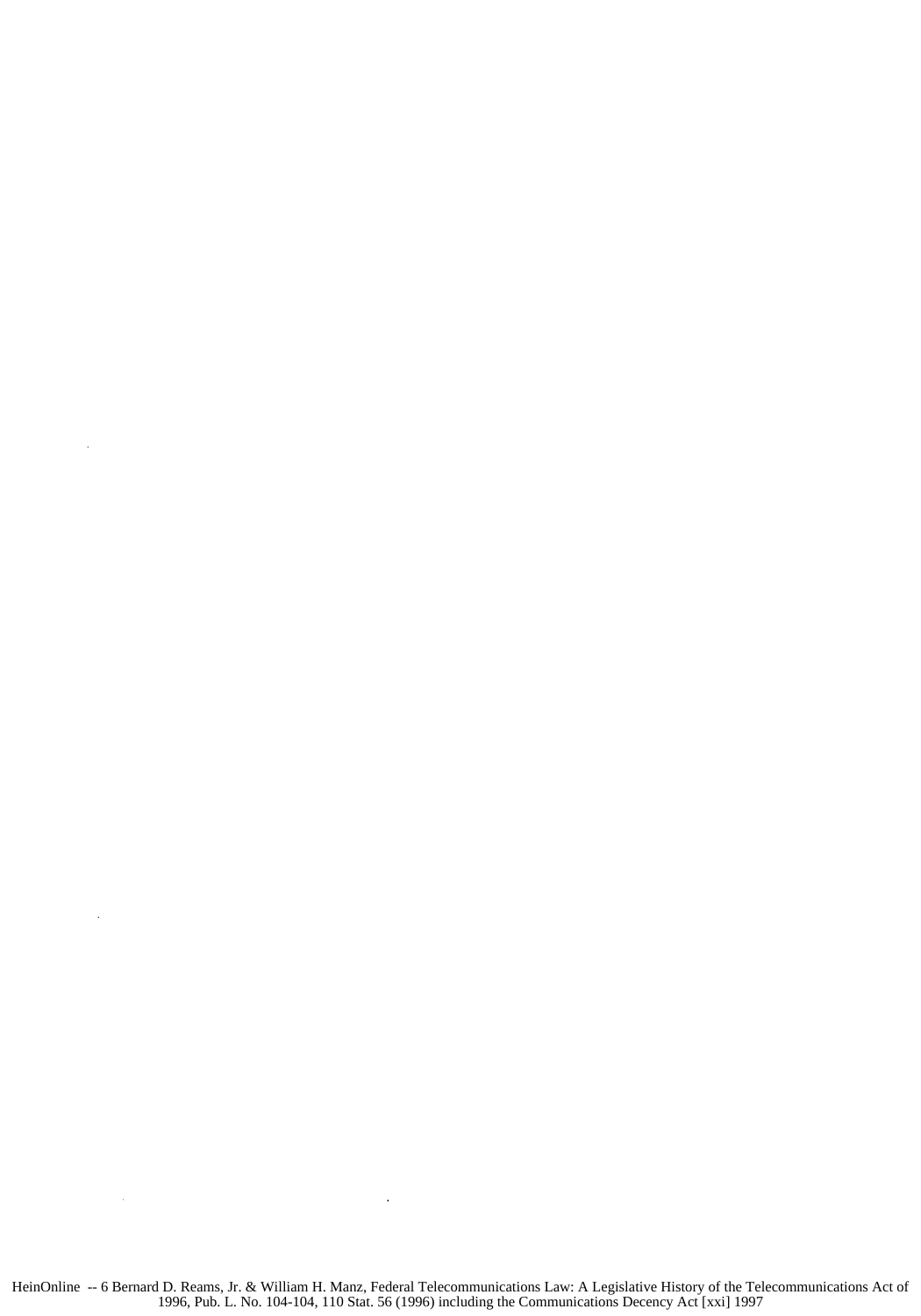## Document No. 124

 $\sim$